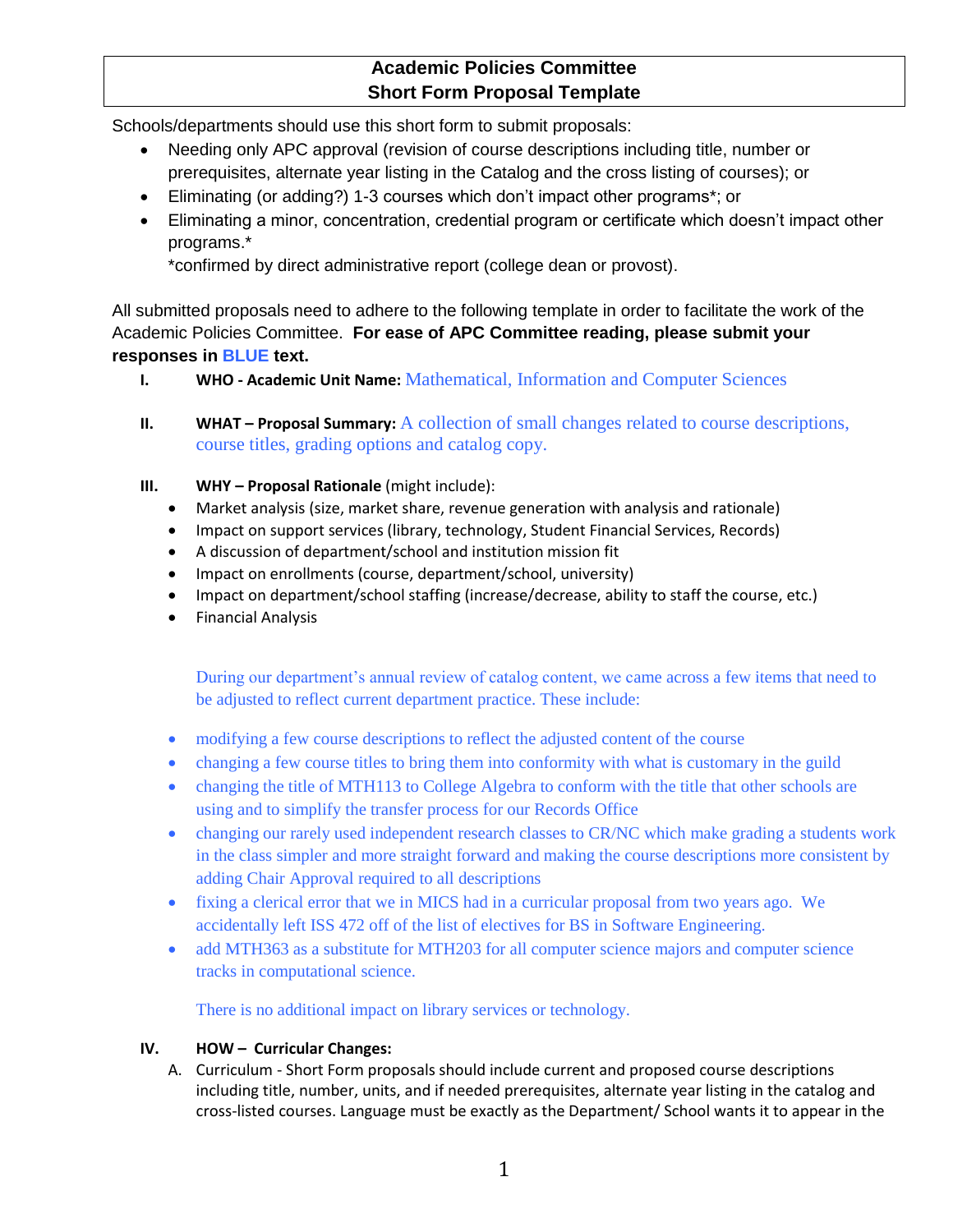Catalog. Proposing school/department should work with APC chair to generate proposed Catalog text and attach to this form at the time of submission.

#### Change course descriptions:

CSC 143: Introduction to Computer Programming (3)

Introduces the syntax of a high level programming language with emphasis on the programming environment and the use of the constructs of the language to write simple application programs. Topics include data types, sequential, conditional, and iterative statements, one and multi-dimensional arrays, simple graphical animation, the use of objects, and I/O. Programming assignments get progressively more complex and are designed to demonstrate the use of computing in a variety of disciplines including the natural sciences. Lecture two hours and laboratory two hours each week.

Prerequisite(s): MTH 113 (or equivalent).

CSC322: Data Management for Computational Science (2)

An introduction to data management in the context of scientific research. Students will explore the data storage and manipulation requirements for biology, chemistry, and physics and learn to choose the correct data management tool for a given situation. Tools include Microsoft Excel (with VBA for interface design), R, MATLAB, and Microsoft Access. Students will learn to design, create, and query relational databases using a popular database management system and SQL query language.

Prerequisite(s): CSC 302 or instructor permission.

Change course description and title:

CSC 312: Operating Systems for Software Engineering Certificate (2) A systems course focusing on the structural design and services of operating systems, along with the use of both GUI and command-line interfaces. Special attention is paid to process management and concurrency. Offered on a Quad basis.

Prerequisite(s): CSC 252 or CSC 254.

Change course title:

#### MTH 113: Intermediate College Algebra

A review and extension of elementary algebra, solutions of linear and quadratic equations, radicals, inequalities, linear and quadratic functions, polynomial functions, exponential and logarithmic functions, conic sections, sequences and series, and graphing. Offered every semester.

Prerequisite(s): MTH 099 (or equivalent).

Change grading option from letter to CR/NC and add missing statement to some descriptions for:

MTH 498 - Independent Research in Mathematics I (2) Independent research conducted under the guidance of a faculty mentor. The instructor and student propose the research topic. Graded Credit/No Credit. Prerequisite(s): Approval of the department chair, consent of instructor, and Junior standing.

MTH 499 - Independent Research in Mathematics II (1)

The continuation of independent research conducted under the guidance of a faculty mentor. The instructor and student propose the research topic. Approval of the department chair is required. Graded Credit/No Credit.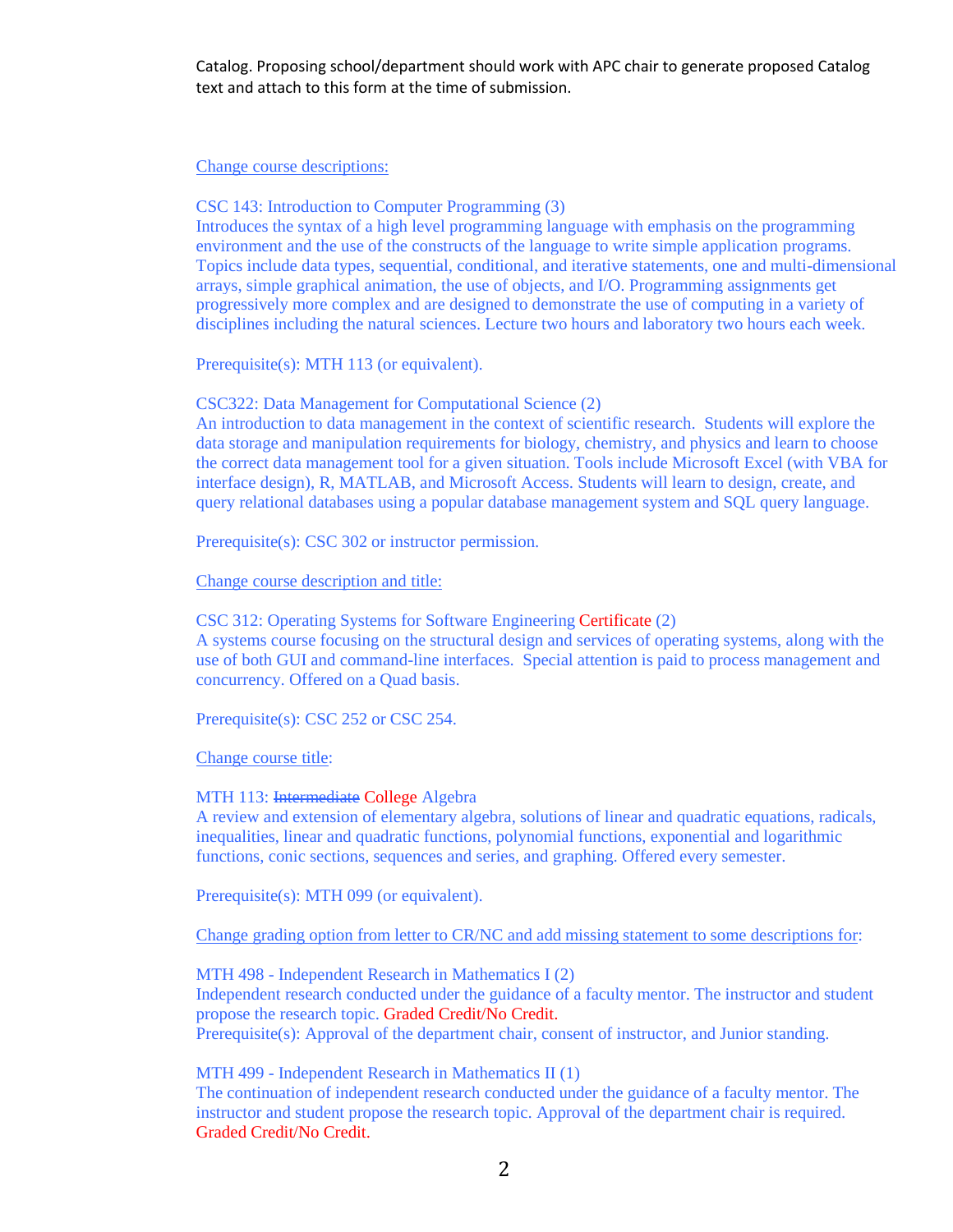Prerequisite(s): Approval of the department chair, MTH 498 and consent of instructor.

ISS 498 - Independent Research in Computer Information Systems I (2) Independent research conducted under the guidance of a faculty mentor. The instructor and student propose the research topic. Graded Credit/No Credit. Prerequisite(s): Approval of the department chair, consent of instructor, and Junior standing.ISS499

ISS 499 - Independent Research in Computer Information Systems II (1) The continuation of independent research conducted under the guidance of a faculty mentor. The instructor and student propose the research topic. Graded Credit/No Credit. Prerequisite(s): Approval of the department chair, ISS 498, and consent of instructor.

CSC 498 - Independent Research in Computer Science I (2) Independent research conducted under the guidance of a faculty mentor. The instructor and student propose the research topic. Graded Credit/No Credit. Prerequisite(s): Approval of the department chair, consent of instructor, and Junior standing.

CSC 499 - Independent Research in Computer Science II (1) The continuation of independent research conducted under the guidance of a faculty mentor. The instructor and student propose the research topic. Graded Credit/No Credit. Prerequisite(s): Approval of the department chair, CSC 498, and consent of instructor.

Fix clerical error in list of requirement for the Computer Science: Software Engineering BS

Lower-Division Requirements: CSC 143 - Introduction to Computer Programming (3) CSC 154 - Object-Oriented Programming (4) CSC 254 - Data Structures and Algorithms (4) MTH 164 - Calculus I (GE) (4) MTH 174 - Calculus II (4) MTH 203 – Introduction to Statistics  $(3)^*$ PHL  $211$  – Ethics (GE) (3)

Total Lower Division Units: 25 (19 units other than GE) \* MTH 383 – Mathematical Probability and Statistics (3) or MTH 363 – Calculus Based Statistics with  $R(3)$  may substitute for this class.

Upper-Division Requirements: CSC 314 - Operating Systems (4) CSC 323 - Software Engineering (3) CSC 394 - Programming Languages (4) CSC 454 - Computer Architecture and Assembly Language (4) CSC 481 - Senior Seminar in Computer Science (1) CSC 493 - Software Project (3) ISS 342 – Project Management and Quality Assurance (2) ISS 414 - Data Base Systems and Web Integration (4) MTH 343 - Discrete Mathematics (3) BUS 313 – Administrative Communication (3)

Choose one sequence from: CSC 495 - Service Learning in Computer Science (3)

CSC 498 - Independent Research in Computer Science I (2) AND CSC 499 - Independent Research in Computer Science II (1)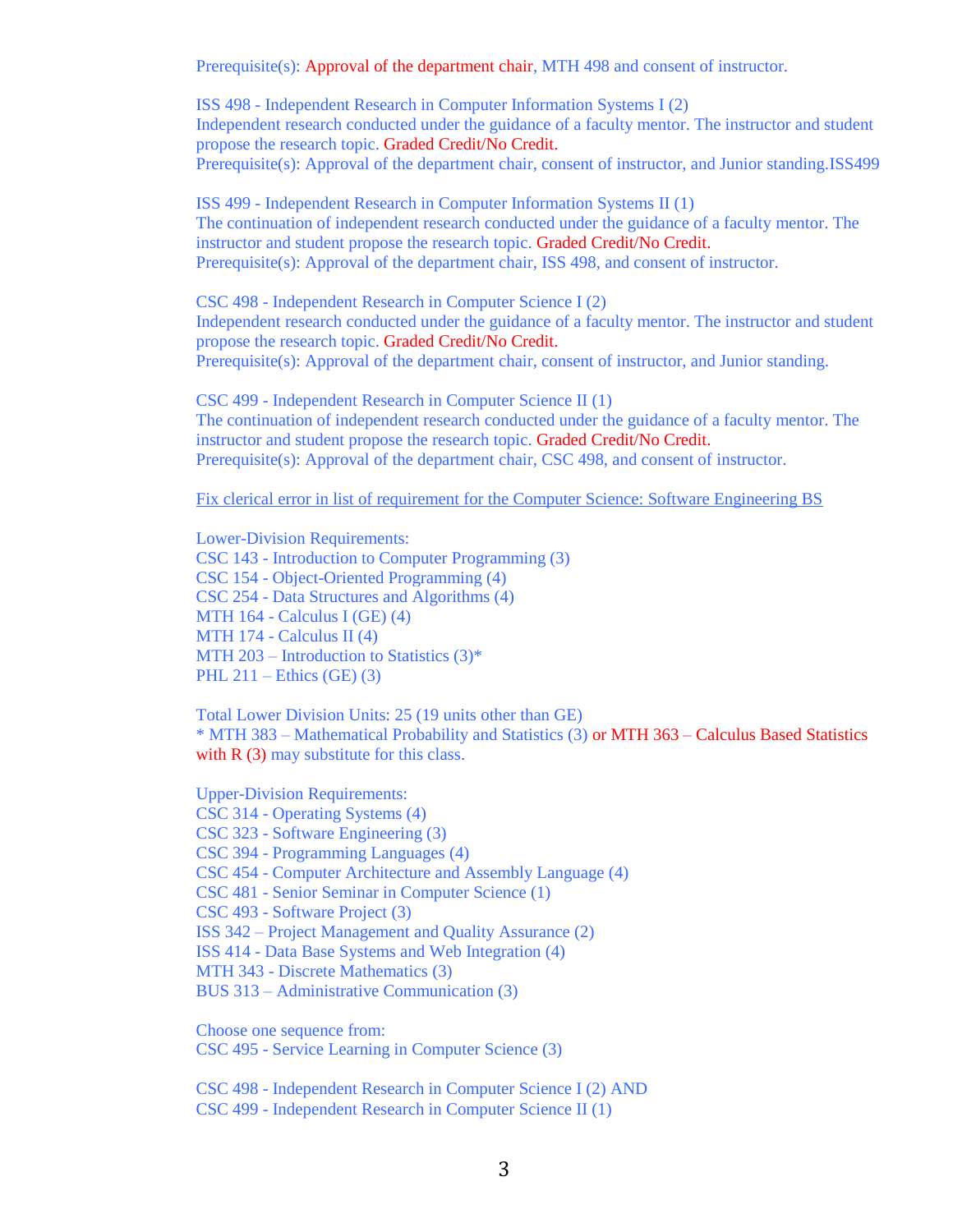ISS 472 - Internship in Computer Information Systems (2)

HON 498 - Honors Project I (2) AND HON 499 - Honors Project II (1)

Total Upper Division Units: 33-34

6-7 additional units chosen from (7 if ISS472 chosen for the sequence above): CSC 302 – Unix and Python Scripting for Computational Science (2) CSC 311 - R for Computational Science (1) CSC 412 - Topics in Computer Science (2) CSC 495 - Service Learning in Computer Science (3) ISS 373 – Computer Networking and Security (3) ISS 472 - Internship in Computer Information Systems (2)

Total Elective Units: 6-7 59 units without GE

Add MTH363 as a substitution for MTH203 in all CS majors and CS computational science tracks

*Computer Science – Software Engineering BS* (see above)

*Computer Science – Software Engineering BA* Lower-Division Requirements CSC 143 - Introduction to Computer Programming (3) CSC 154 - Objects and Elementary Data Structures (4) CSC 254 - Data Structures and Algorithms (4) MTH 164 - Calculus I (GE)  $(4)$  \* MTH 203 - Introduction to Statistics (3) \*\* PHL 211 - Ethics (GE) (3) Total Lower Division Units: 21 (14 non-GE units)

Note(s):

\* MTH 144 may substitute for MTH 164 . \*\* MTH 383 - Mathematical Probability and Statistics (3) or MTH363 – Calculus Based Statistics with  $R(3)$  may substitute for this class.

*Computer Science – Technical Applications BS* Lower-Division Requirements CSC 143 - Introduction to Computer Programming (3) CSC 154 - Objects and Elementary Data Structures (4) CSC 254 - Data Structures and Algorithms (4) MTH 164 - Calculus I (GE) (4) MTH  $174$  - Calculus II (4) MTH 203 - Introduction to Statistics (3) \* MTH 233 - Linear Algebra (3) PHL 211 - Ethics (GE) (3) Total: 28 Units (22 units other than GE)

\*MTH 383 - Mathematical Probability and Statistics (3) or MTH363 – Calculus Based Statistics with R (3) may substitute for this class.

*Computational Science Minor - Biology/Environmental Science (Mathematics and Computer Science)* Computer Science Majors - Required Courses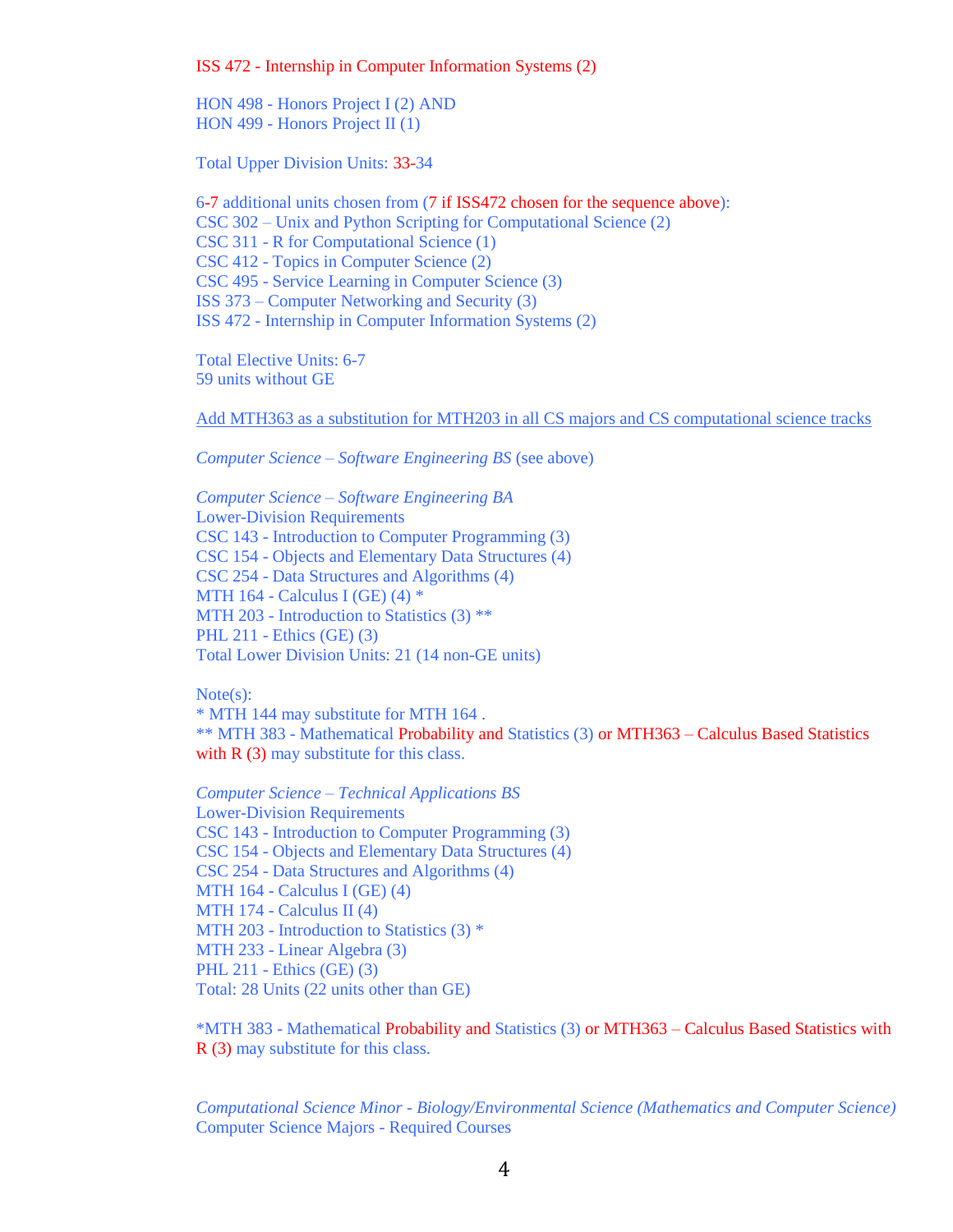MTH 164 - Calculus I (GE) (4) ISS 414 - Data Base Systems and Web Integration (4) MTH 383 - Mathematical Probability and Statistics (3) or MTH363 - Calculus Based Statistics with  $R(3)$ 

*Computational Science Minor - Biology/Genetics (Mathematics and Computer Science)* Computer Science Majors - Required Courses MTH 164 - Calculus I (GE) (4) ISS 414 - Data Base Systems and Web Integration (4) MTH 383 - Mathematical Probability and Statistics (3) or MTH363 - Calculus Based Statistics with  $R(3)$ 

*Computational Science Minor - Chemistry (Mathematics and Computer Science)* Computer Science Majors - Required Courses ISS 414 - Data Base Systems and Web Integration (4) MTH 383 - Mathematical Probability and Statistics (3) or MTH363 – Calculus Based Statistics with  $R(3)$ 

*Computational Science Minor - Physics (Mathematics and Computer Science)* Upper-Division Requirements CSC 302 - UNIX and Python Scripting for Computational Science (2) MTH 383 - Mathematical Probability and Statistics (3) or MTH363 – Calculus Based Statistics with  $R(3)$ 

*Computational Science Minor - Psychology (Mathematics and Computer Science)* Computer Science Majors - Required Courses MTH  $164$  - Calculus I (GE) (4) ISS 414 - Data Base Systems and Web Integration (4) MTH 383 - Mathematical Probability and Statistics (3) or MTH363 - Calculus Based Statistics with R (3)

B. Summary Information:

| Total course/unit additions:     | Net financial impact:      |
|----------------------------------|----------------------------|
|                                  |                            |
| Total course/unit deletions:     | Library resourcing impact: |
|                                  |                            |
| Staffing unit increase/decrease: |                            |
|                                  |                            |

I have reviewed this proposal and the items above and believe the proposal meets all university requirements, don not impact other departments or programs, and is ready for APC review.

Department or School Direct Report: Maria Zack \_\_\_\_\_\_\_\_\_\_\_\_\_\_\_\_\_\_\_\_\_\_\_\_\_\_\_\_\_\_\_\_\_\_\_\_\_\_\_\_\_\_\_\_\_\_\_\_\_\_\_\_ Date\_\_\_\_\_\_\_\_\_\_\_\_\_\_\_\_\_ Holly Irwin

11.13.16

College Dean or Provost as applicable

Note: Submit completed short form proposal to the APC chair not later than one month prior to the APC meeting at which you hope it can be placed on the agenda.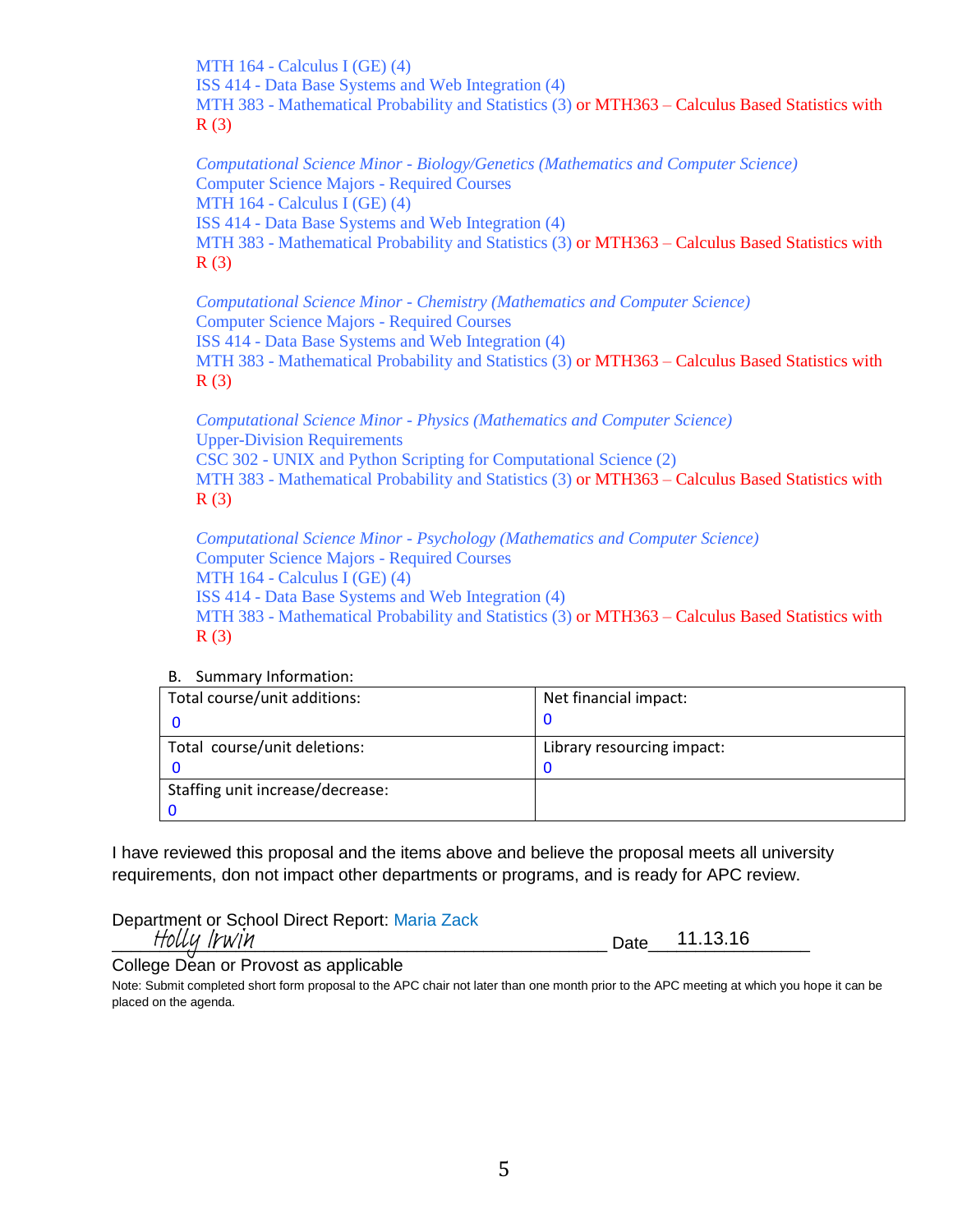### **ACADEMIC POLICIES COMMITTEE LONG FORM PROPOSAL TEMPLATE**

- Proposals should use this long form if they:
	- o Need faculty and/or WASC approval;
	- o Request elimination, addition or revision of multiple courses and/or courses impacting other departments or schools; or
	- o Request elimination, addition or revision of a major, minor, concentration or credential program.
- All submitted proposals need to adhere to the following template in order to facilitate the work of the Academic Policies Committee.
- **Please read the attached "APC Proposal Reference Information" before completing this form.**

 **For ease of APC Committee reading, please submit your responses in BLUE text. SUBMISSION DATE: November 11, 2016**

# **SECTION ONE: WHO**

- **1. Academic Unit Name: Mathematical, Information and Computer Sciences**
- **2. Recorded Department/School Vote** (Please provide the number and percentage of department/school faculty who voted in approval for this proposal): **100%**
- **3. Impact on Other Department(s)/School(s)** (Are there other departments/schools impacted by this proposal? If so, how did the other department[s]/school[s] vote on this proposal?): Information systems is a joint degree between MICS and FSB. The proposed changes will have little impact on FSB. FSB vote 11/9 – 100% approval of the faculty present (11/14).

## **4. Impact on Services:**

- a. Ryan Library:
	- i. What new library acquisitions, if any, will be needed to support the proposed changes (if none, please state that): **None**
	- ii. Person and Date of Contact:
- b. Instructional Technology:
	- i. How many new online/hybrid courses does this proposal include: **None**
	- ii. How many instructors will need online training or course development assistance over the first two sessions if this proposal is approved: **None**
	- iii. Person and Date of Contact:

# **SECTION TWO: WHAT**

- 1. **Overall Proposal Description (**In one sentence, describe the nature of the proposed changes or the proposed new academic offering): Make some changes to the coursework for Information Systems and add an introductory programming course for non-technical students who want to learn a bit about coding.
- 2. **Items** (Please describe each item of the proposal with a phrase or one-sentence abstract. Examples might be, "Item 1: To drop XXX course from XX program. Item 2: To add XX course as a requirement", etc. Some proposals will only have 1 item. Add item lines as needed.):
	- a. Item 1: **Eliminate the course ISS493 Project in Information Systems (3)**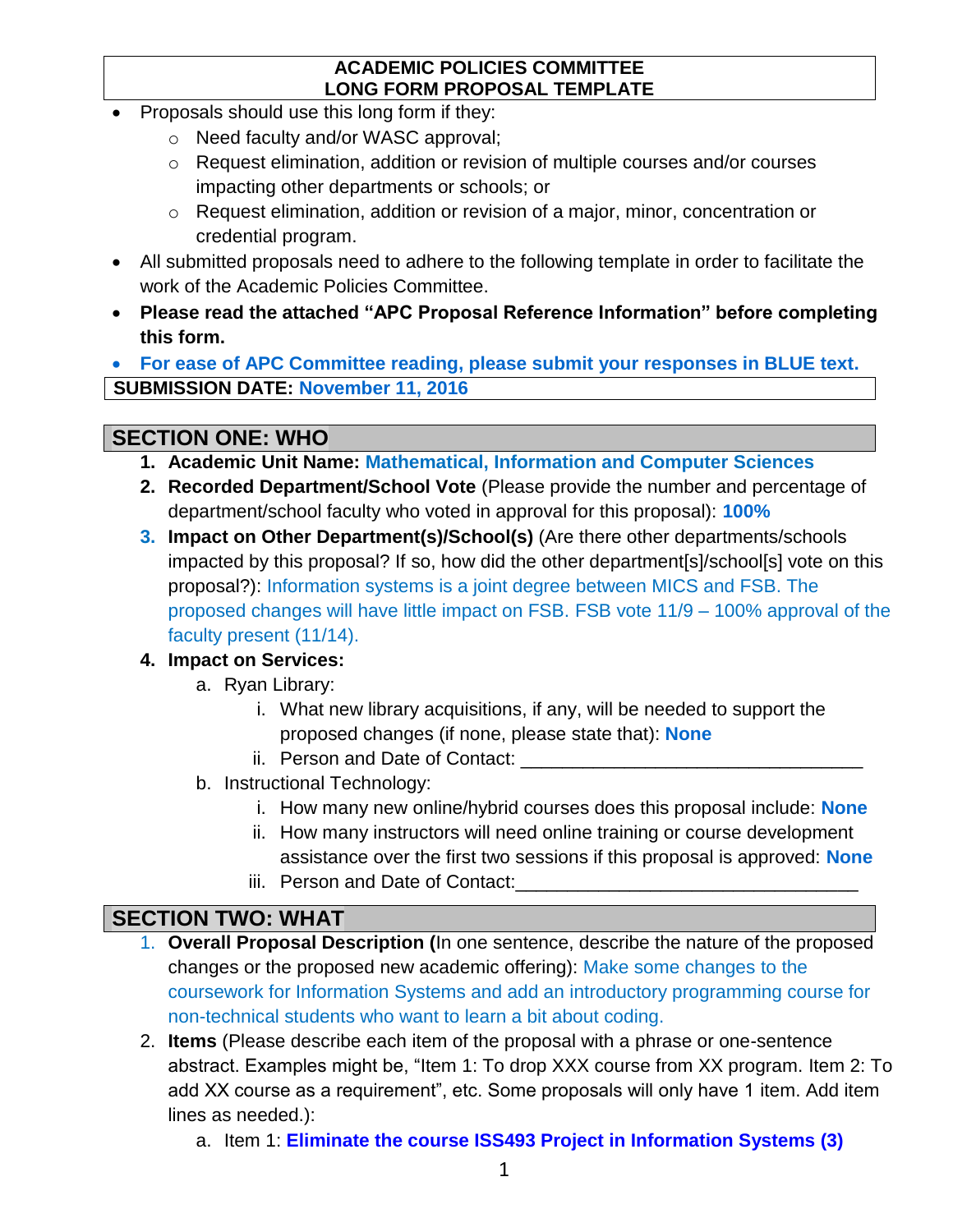- b. Item 2: **Add the course ISS403 Computer and Information Security (3)**
- **c.** Item 3: **Add the course ISS382 Topics in Security (2)**
- d. Item 4: **Eliminate the course ISS123 Introduction to Information Systems and replace with BUS 100 Introduction to Business (3)**
- **e. Item 5: Add CSC111 Computer Programming for the Absolute Beginner (1)**

## **SECTION THREE: WHY**

- 1. **General** Rationale (Please provide a one-sentence rationale for this proposal.): **These changes allow our department to provide much needed additional coursework in information and computer security, a critical topic in the information technology world. It also allows us to provide a one-unit course in computer programming for students who want to learn a bit of coding or explore if they have the aptitude to pursue a degree in Computer Science or Information Systems.**
- 2. **Mission (**How do the proposed changes support the mission of the university?): **These changes will add to our students' abilities to get jobs in the fast-growing area of information and system security. It is important for the hacking and security community to have professionals with strong ethical values and moral grounding.**
- 3. **Internal Factors (**Please provide additional rationale by answering the following questions as applicable: How does the proposal(s) …address the PLNU strategic plan? …address factors arising from assessment data or program review findings? …accommodate the department or school's learning outcomes for the major, minor, concentration, etc.? …increase departmental effectiveness/efficiency? …enhance enrollment or generate new revenue? What impact will it have on the size of the major, minor, etc.? Other internal rationale?): **This proposal is grounded in two things:**
	- **The Information Systems degree, in its current format, is two years old. In this time period we have discovered, that our students want and need more training in information and computer security than the curriculum currently provides. In the last year, we have also hired two faculty members with backgrounds in security. Given this information, we looked at our curriculum to determine where we could find units to shift to more coursework in security.**
	- **In their own assessment, FSB has learned that their non-Information Systems majors, have a short fall in their knowledge of management information systems. This has become clear in their use of the Peregrine tests for senior evaluation. The first step in addressing that shortfall is to eliminate ISS123 Introduction to Information Systems and then incorporate some information systems knowledge into BUS100 Introduction to Business. IS students will now take BUS100 with other business majors. Note that we currently have approximately 4-5 students per year that take ISS123 so adding that population to the BUS100 classes will not change the number of sections of BUS100 that the FSB needs to teach.**
	- **The department regularly has students who would like to explore whether or not computer programming is for them or to learn a small amount about coding. Currently our only option is to encourage them to take CSC143**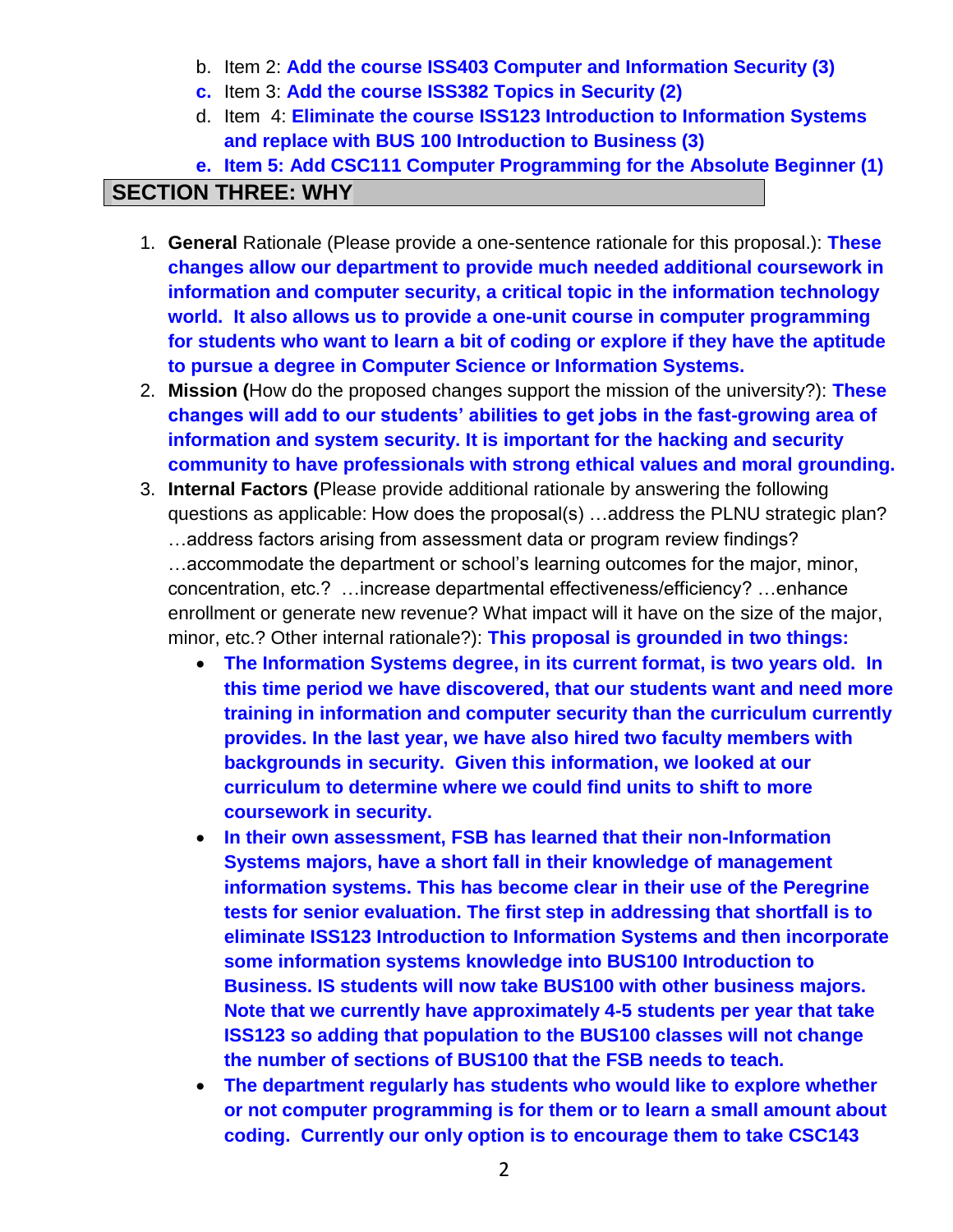**Introduction to Computer Programming (3) in the fall. We are proposing to offer a one-unit introductory coding class in the spring: CSC111 Computer Programming for the Absolute Beginner (1) to meet the needs of this population (which includes prospective teachers who would like some basic knowledge of coding).**

4. **External Factors (** Please provide additional rationale by answering the following questions as applicable: To what extent have external factors motivated this proposal, for example what comparable colleges and universities are doing? …improvements suggested by alumni or outside reviewers? …stipulations imposed by outside accrediting agencies? …other external rationale?.)**: San Diego is becoming a Cyber-Security hub. By increasing coursework in security we are able to better prepare them for the needs of our city. In addition, because San Diego is a hub, our department has been able to develop a number of relationships with leaders in the community that will provide adjuncts to teach some specialized security topics outside of our faculty expertise.**

## **SECTION FOUR: HOW**

- A. **Assessment Plan** For new programs, please provide an assessment plan. (If not needed, please state as such.) **Existing Assessment Plan works with these changes.**
- B. **Teach**-**Out**  Provide a plan detailing how students who begin this program will be able to finish if the institution determines that the program is to be closed. (If not needed, please state as such). **N/A**
- C. **Catalog Copy**--In this section, please demonstrate in a two-step process how the department/school would like the change to be made. Keep in mind academic policies with regard to number of units for major, minors, certificates, etc. See Academic Proposal Resource Information at the end of this template.
- **Step 1:** In the applicable set of boxes below:
	- o For revision, addition or elimination of majors, minors, concentrations or certificates, complete Sections C1-2, entering current and/or proposed catalog text as indicated in the section instructions.
	- o For revision, addition or elimination of courses only, please scroll down to and complete Section C-2 only, entering current and/or proposed catalog text as indicated in the section instructions

**Section C-1—Program Changes:** Proposals for elimination of a major, minor, concentration or certificate should complete the shaded (left) side of this section only, proposals for addition of any of these should complete the unshaded (right) side only, and proposals for revision of any of these should complete both sides of Section A.

| Current Program (or major, minor,        | Proposed Revised or New Program (or major,                                         |
|------------------------------------------|------------------------------------------------------------------------------------|
| concentration, certificate) Name and     | minor, concentration, certificate) Name and                                        |
| <b>Introductory Text:</b>                | <b>Introductory Text:</b>                                                          |
| <b>Current Program Learning Outcome:</b> | Proposed Revised or New Program Learning<br>Outcomes (needed for new majors only): |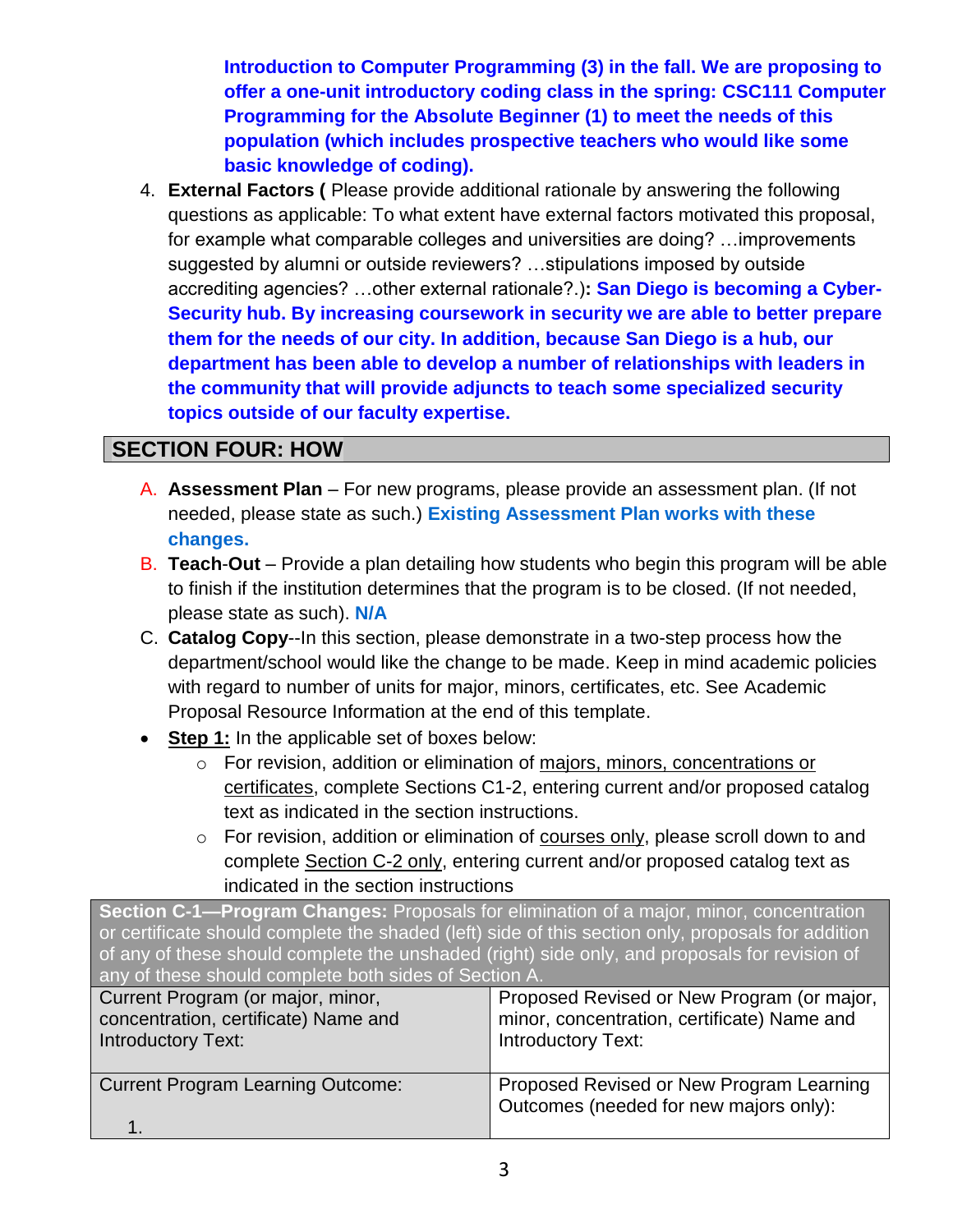| <b>Current Lower Division Requirements and</b><br>Unit Numbers for Majors. All requirements for<br>minors, concentrations or certificates:                                                                                                                                      | Proposed Revised or New Lower Division<br>Requirements and Unit Numbers for Majors.<br>All requirements for minors, concentrations or<br>certificates: |
|---------------------------------------------------------------------------------------------------------------------------------------------------------------------------------------------------------------------------------------------------------------------------------|--------------------------------------------------------------------------------------------------------------------------------------------------------|
| <b>Current Total Lower Division Units:</b>                                                                                                                                                                                                                                      | <b>Proposed Total Lower Division Units:</b>                                                                                                            |
| <b>Current Upper Division Requirements and</b><br>Unit Numbers for Majors. (Highlight new or<br>revised classes in red.)                                                                                                                                                        | Proposed Upper Division Requirements and<br>Unit Numbers for Majors. (Highlight new or<br>revised classes in red.)                                     |
| <b>Current Total Upper Division Units:</b>                                                                                                                                                                                                                                      | <b>Proposed Total Upper Division Units:</b>                                                                                                            |
| Current Elective Options (Highlight new or<br>revised classes in red.):                                                                                                                                                                                                         | Proposed Elective Options (Highlight new or<br>revised classes in red.):                                                                               |
| <b>Current Total Required Elective Units:</b>                                                                                                                                                                                                                                   | <b>Proposed Total Required Elective Units:</b>                                                                                                         |
| <b>Current Names and Course Titles of</b><br>Concentration #1 (if any—use additional<br>boxes for each concentration.):                                                                                                                                                         | Proposed Names and Course Titles of<br>Concentration #1 (if any—use additional<br>boxes for each concentration.):                                      |
| <b>Current Total Program Units:</b>                                                                                                                                                                                                                                             | <b>Proposed Total Program Units:</b>                                                                                                                   |
| Current Notes (if any) at the bottom of<br>program catalog copy:                                                                                                                                                                                                                | Proposed Notes (if any) at the bottom of<br>program catalog copy:                                                                                      |
|                                                                                                                                                                                                                                                                                 |                                                                                                                                                        |
| Section C-2-Course Changes: Proposals for course elimination should complete the<br>shaded (left) side only, proposals for course addition should complete the unshaded (right)<br>B. Proposals involving only course additions, eliminations or revisions should complete only | side only, and proposals for program or course revision should complete both sides of Section                                                          |
| this section.<br>Current course code and description<br>(including units, prerequisites and grade<br>type): Text                                                                                                                                                                | Proposed new course code and description<br>(including units, course learning outcomes,<br>prerequisites and grade type): Text                         |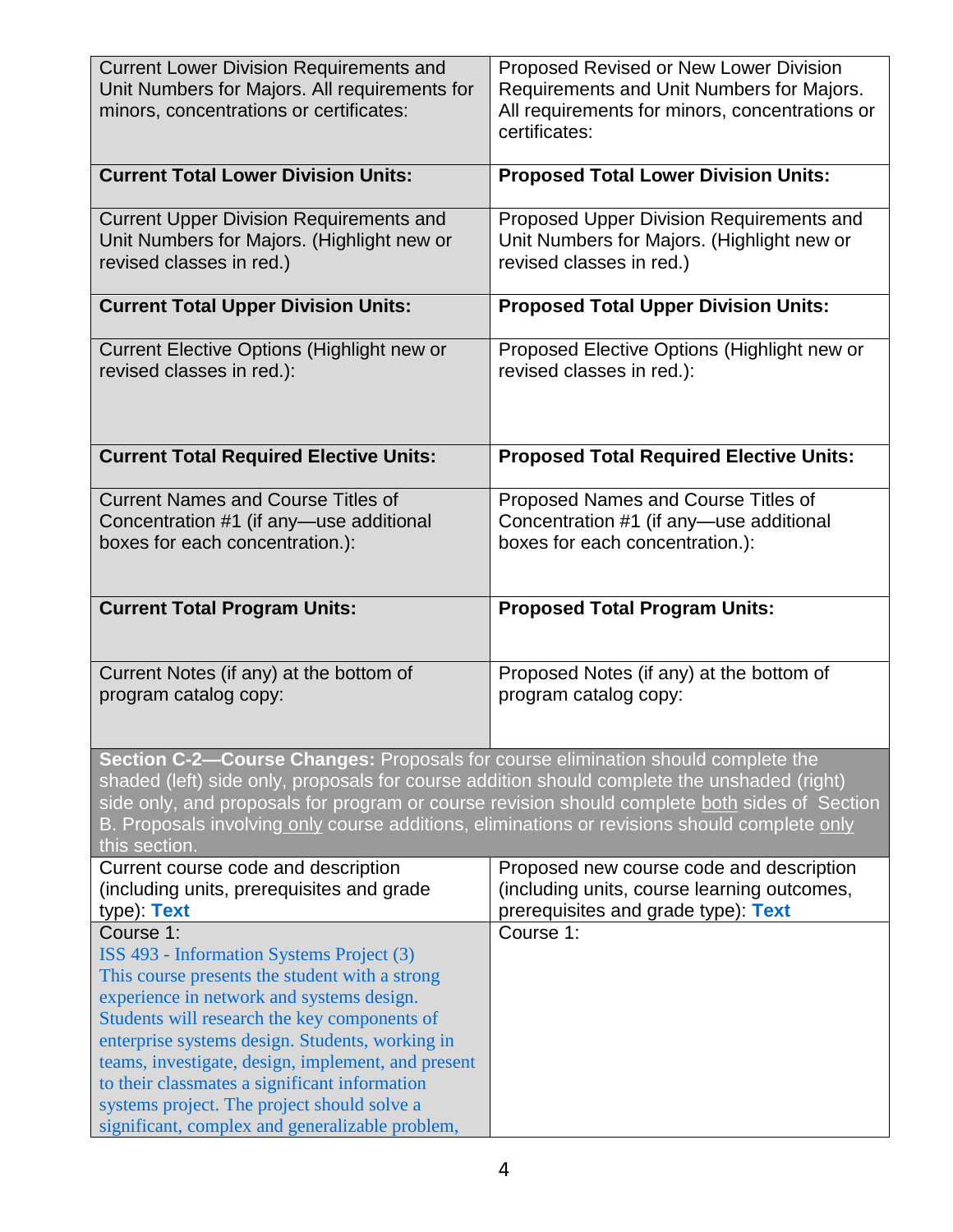| dealing with constraints and trade-offs in the<br>solution. Alternating Years. Offered 2016-2017.                                                                                                                                                                                                                                                                                                                                                                                                         |                                                                                                                                                                                                                                                                                                                                                                                                                                                                                                                                                                                                                                                                                                                                                                       |
|-----------------------------------------------------------------------------------------------------------------------------------------------------------------------------------------------------------------------------------------------------------------------------------------------------------------------------------------------------------------------------------------------------------------------------------------------------------------------------------------------------------|-----------------------------------------------------------------------------------------------------------------------------------------------------------------------------------------------------------------------------------------------------------------------------------------------------------------------------------------------------------------------------------------------------------------------------------------------------------------------------------------------------------------------------------------------------------------------------------------------------------------------------------------------------------------------------------------------------------------------------------------------------------------------|
| Prerequisite(s): ISS 342 and Junior or Senior<br>Standing.                                                                                                                                                                                                                                                                                                                                                                                                                                                |                                                                                                                                                                                                                                                                                                                                                                                                                                                                                                                                                                                                                                                                                                                                                                       |
| Course 2: Text                                                                                                                                                                                                                                                                                                                                                                                                                                                                                            | Course 2:<br>ISS 403 Information and Computer Security (3)<br>This course provides an overview of modern<br>topics in information and computer security,<br>including: network security, web security,<br>compliance and operational security, threats and<br>vulnerabilities, privacy and anonymity,<br>application, data and host security, access control,<br>identity management, and cryptography. This class<br>includes theoretical analysis and hands-on<br>activities. Alternating Years<br>Pre-requisites: CSC314 and ISS373<br><b>Grading: Letter</b><br><b>Learning Outcomes:</b><br>Students will be able to describe key<br>security vulnerabilities in computer<br>systems<br>Students will be able to analyze systems<br>for security vulnerabilities |
| Course 3:<br>ISS 123 - Introduction to Information Systems (3)<br>This course is designed to introduce students to<br>contemporary information systems and<br>demonstrate how these systems are used<br>throughout organizations. The focus of this course<br>will be on the key components of information<br>systems: people, software, hardware, data, and<br>communication technologies, and how these<br>components can be integrated and managed.<br><b>Annually</b><br>Corequisite(s): CSC 143 Text | Course 3: Text                                                                                                                                                                                                                                                                                                                                                                                                                                                                                                                                                                                                                                                                                                                                                        |
|                                                                                                                                                                                                                                                                                                                                                                                                                                                                                                           | Course 4:<br>$ISS382 - Topics in Security (2)$<br>Study of an area of information or computer<br>security not otherwise included in the curriculum.<br>Topics are determined by the needs and interest of<br>the students and faculty involved. May be repeated<br>up to a total of six units. Offered on a Quad basis.<br>Prerequisite(s): CSC314 and consent of instructor.<br><b>Grading: Letter</b>                                                                                                                                                                                                                                                                                                                                                               |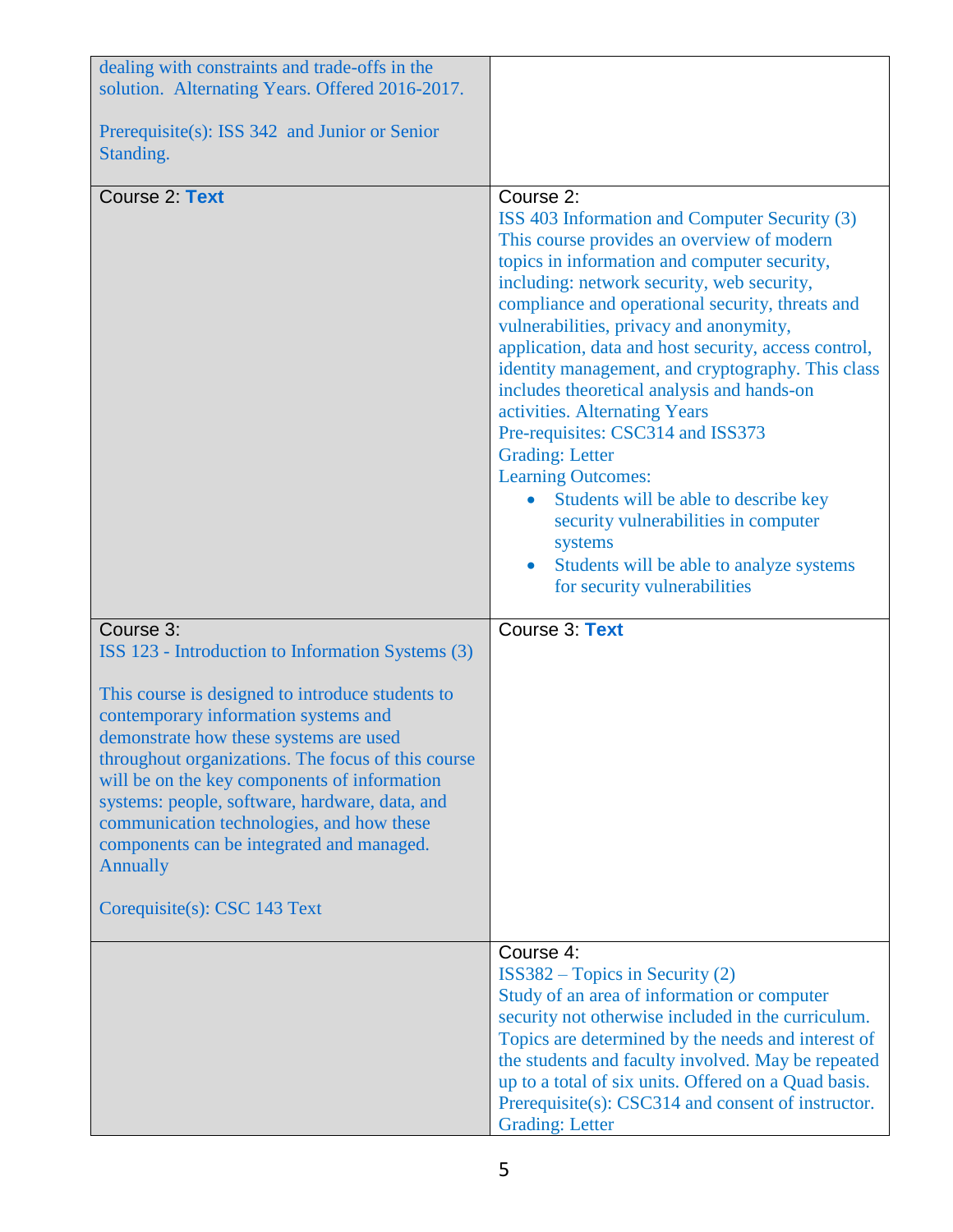| <b>Learning Outcomes:</b><br>Students will be able to apply technology<br>to solve problems<br>Students will be able to apply techniques to<br>secure computer systems and information                                                                                                                                                                                                                                                                                                                                                                                                                                                                                                                                                                                                                                                                            |
|-------------------------------------------------------------------------------------------------------------------------------------------------------------------------------------------------------------------------------------------------------------------------------------------------------------------------------------------------------------------------------------------------------------------------------------------------------------------------------------------------------------------------------------------------------------------------------------------------------------------------------------------------------------------------------------------------------------------------------------------------------------------------------------------------------------------------------------------------------------------|
| Course 5:<br>CSC111 Computer Programming for the Absolute<br>Beginner $(1)$<br>A gentle introduction to computer<br>programming/scripting in the Python language for<br>those with no prior programming experience.<br>Topics include the use/purpose of programming in<br>the context of different academic disciplines along<br>with the basics of writing code. Students will learn<br>to write simple programs using input and output,<br>conditional statements, loops, and graphics. This<br>class is for anyone who wants to join the coding<br>conversation or to gain a background for more<br>rigorous programming courses<br>Prerequisite: MTH099<br><b>Grading: Letter</b><br><b>Learning Outcomes:</b><br>Students will be able to write simple<br>programs in Python<br>Students will be able to explain how a<br>variety of disciplines use coding |

## **Step 2:**

- o Arrange a meeting: Arrange a meeting with the APC chair to review the completed portion of the proposal and to receive assistance from the Records liaison in submission of current and/or draft proposed catalog copy called for.
- o Attach Catalog copy:
	- For proposed revisions to existing programs, majors, minors, courses, etc, after this page attach the following supplied by Records: 1) The current year catalog copy for that program, major, etc, and 2) the proposed revised catalog pages for your proposal, based on the information from Step One.
	- For entirely new programs, majors, minors, courses, etc, after this page attach the draft new catalog pages for your proposal supplied by Records based on the information in Step One.

#### STEP TWO: ATTACH CURRENT AND/OR PROPOSED CATALOG COPY AFTER THIS PAGE AS SEPARATE PAGES.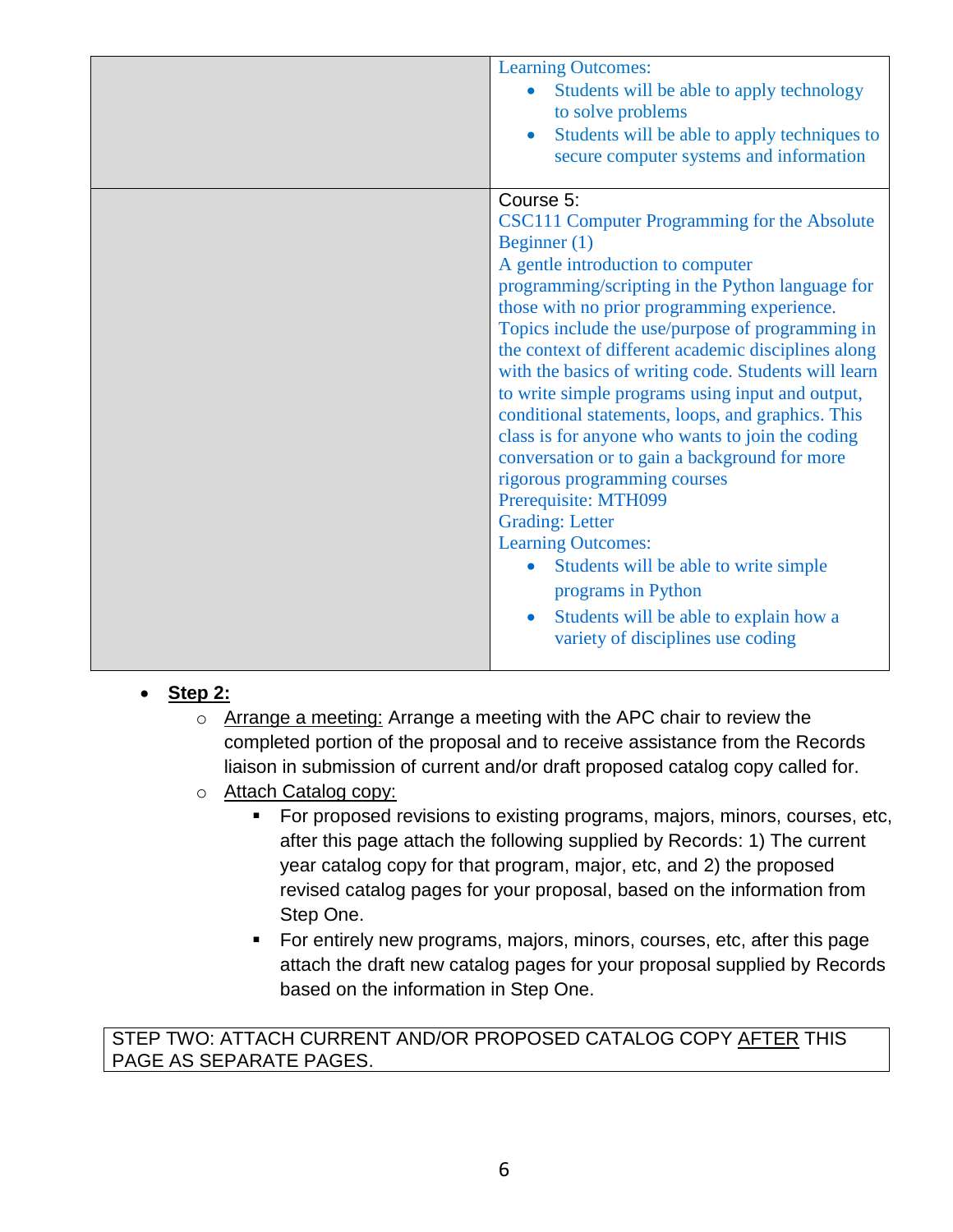Information Systems (Mathematical, Information, and Computer Science), B.S. Program Learning Outcomes

Students who complete the program in Information Systems will be able to:

- 1. Demonstrate general knowledge of theories and practices in the core areas of business.
- 2. Critically analyze and apply business knowledge to solve complex business situations.
- 3. Demonstrate effective business communication through both written and verbal means.
	- a. Students will be able to speak about their work with precision, clarity and organization
	- b. Students will be able to write about their work with precision, clarity and organization
	- c. Students will be able to identify, locate, evaluate, and effectively and responsibly use and cite information for the task at hand.
- 4. Formulate decisions informed by ethical attitudes and values.
- 5. Collaborate effectively in teams.
- 6. Write correct and robust software.
- 7. Analyze the interaction between hardware and software.
- 8. Apply critical thinking, technical and information systems knowledge to solve problems.
- 9. Understand and create arguments supported by quantitative evidence.
- 10. Demonstrate knowledge of information systems and be prepared for careers that use information systems, and graduate study in fields related to information systems.

Lower Division Requirements

- ACC 201 Principles of Financial Accounting (4)
- ACC 202 Principles of Managerial Accounting (3)
- BUS 100 Introduction to Business (3)
- BUS 201 Legal Environment of Business (3)
- CSC 143 Introduction to Computer Programming (3)
- CSC 154 Objects and Elementary Data Structures (4)
- CSC 252 Data Structures in C++ (2)
- ECO 100 Survey of Economics (GE) (3)

ISS 123 - Introduction to Information Systems (3)

- MGT 212 Principles of Management (3)
- MTH 173 Business Calculus (GE) (3)
- MTH 203 Introduction to Statistics (3)
- Total: 34 Units

Upper Division Requirements

BUS 313 - Administrative Communication (3) BUS 480 - International Business (3) CSC 314 - Operating Systems (4) ISS 342 - Project Management and Quality Assurance (2) ISS 373 - Networking and Security (3) ISS 403 – Computer and Information Security (3) ISS 414 - Data Base Systems and Web Integration (4) ISS 472 - Internship in Information Systems (2) ISS 481 - Senior Seminar in Information Systems (1) ISS 493 - Information Systems Project (3) FIN 335 - Business Finance (3) MGT 488 - Strategic Management (3) MKT 332 - Principles of Marketing (3) Total: 34 Units

Major Total: 68 Units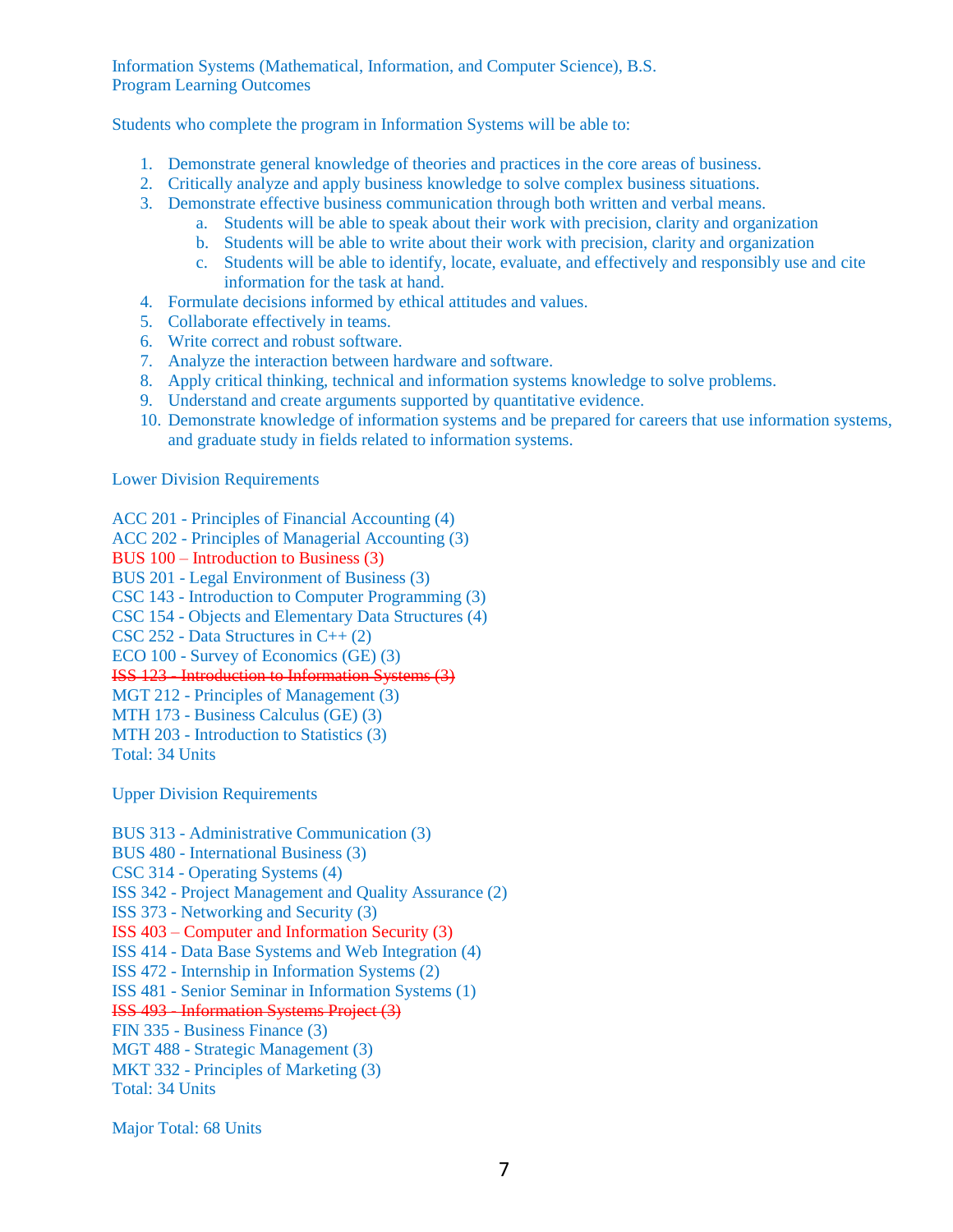Recommended:

- Cross-cultural experience
- ISS382 Topics in Security  $(2)$
- PHL  $211$  (GE) (3)
- While not a required class for the major, CSC 323 Software Engineering (3) is recommended.

#### **We will also need to change the list of electives for the following majors:**

#### Computer Science - Software Engineering, BA

4-5 additional units chosen from: CSC 302 - UNIX and Python Scripting for Computational Science (2) CSC 311 - R for Computational Science (1) CSC 412 - Topics in Computer Science (2) CSC 491 - Independent Studies in Computer Science (1-4) CSC 493 - Software Project (3) CSC 495 - Service Learning in Computer Science (3) CSC 498 - Independent Research in Computer Science I (2) CSC 499 - Independent Research in Computer Science II (1) ISS 373 - Networking and Security (3) ISS 382 – Topics in Security (2) ISS 403 – Computer and Information Security (3) ISS 472 - Internship in Information Systems (2) MTH 174 - Calculus II  $(4)$ MTH 233 - Linear Algebra (3) MTH 274 - Calculus III (4) MTH 373 - Mathematical Modeling (3) HON 498 - Honors Project I (2) HON 499 - Honors Project II (1)

#### Computer Science - Software Engineering, BS

6-7 additional units chosen from: CSC 302 - UNIX and Python Scripting for Computational Science (2) CSC 311 - R for Computational Science (1) CSC 412 - Topics in Computer Science (2) CSC 491 - Independent Studies in Computer Science (1-4) CSC 495 - Service Learning in Computer Science (3) CSC 498 - Independent Research in Computer Science I (2) CSC 499 - Independent Research in Computer Science II (1) HON 498 - Honors Project I (2) HON 499 - Honors Project II (1) ISS 373 - Networking and Security (3) ISS 382 – Topics in Security (2) ISS 403 – Computer and Information Security (3) ISS 472 - Internship in Information Systems (2)

Computer Science – Technical Applications, BS

5-6 additional units chosen from: CSC 302 - UNIX and Python Scripting for Computational Science (2) CSC 311 - R for Computational Science (1) CSC 412 - Topics in Computer Science (2) CSC 491 - Independent Studies in Computer Science (1-4)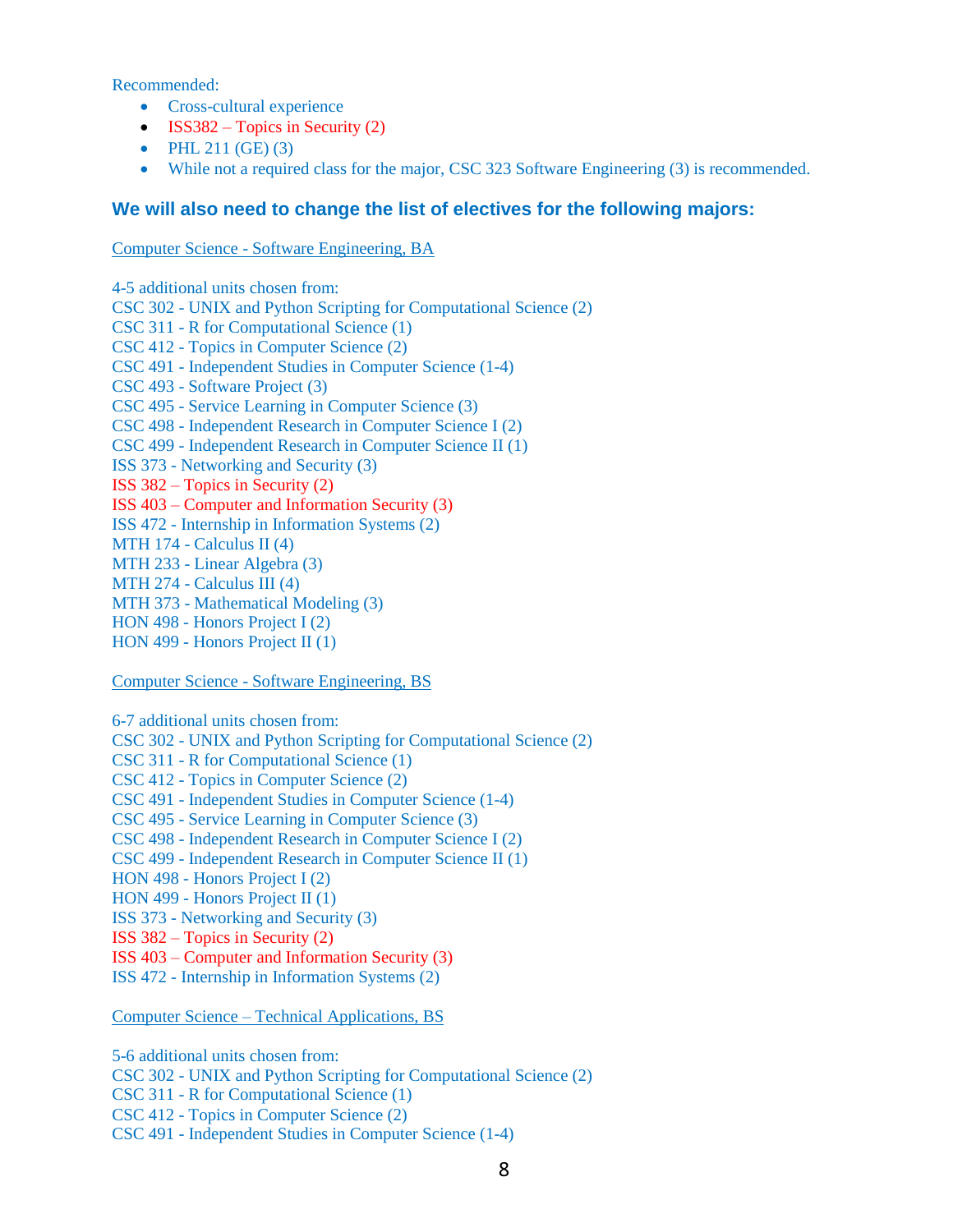CSC 495 - Service Learning in Computer Science (3)

CSC 498 - Independent Research in Computer Science I (2)

CSC 499 - Independent Research in Computer Science II (1)

- ISS 342 Project Management and Quality Assurance (2)
- ISS 382 Topics in Security (2)
- ISS 403 Computer and Information Security (3)
- ISS 472 Internship in Information Systems (2)
- MTH 233 Linear Algebra (3) (note that this is a clerical error, this course is in the requirements)
- MTH 274 Calculus III (4)
- MTH 373 Mathematical Modeling (3)
- HON 498 Honors Project I (2)
- HON 499 Honors Project II (1)